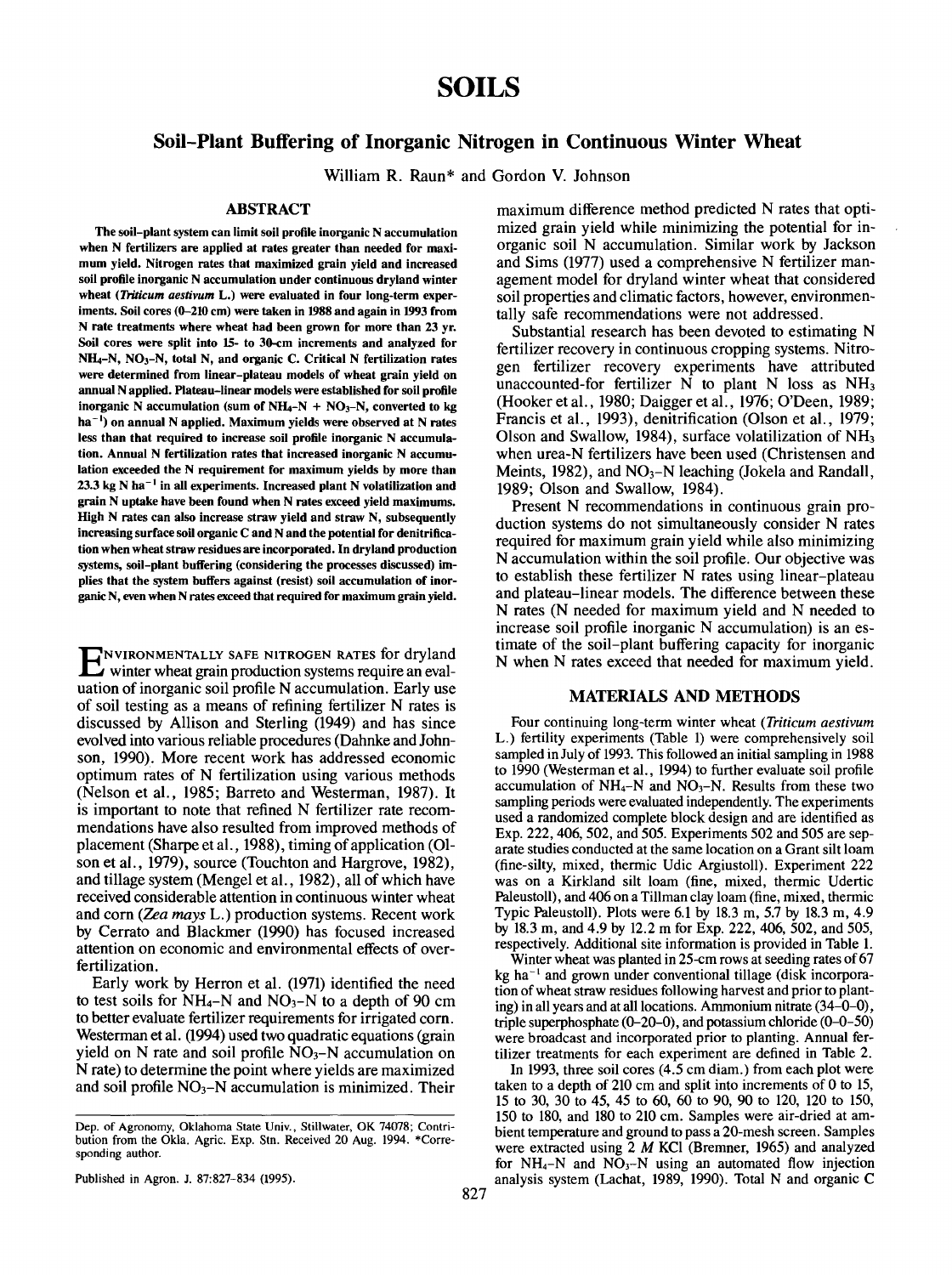|      | Year        |                                                              |                                      | Crop years | Rainfall <sup>†</sup> |                                   |  |
|------|-------------|--------------------------------------------------------------|--------------------------------------|------------|-----------------------|-----------------------------------|--|
| Exp. | established | prior to<br><b>Replications</b><br>Dates sampled<br>sampling |                                      |            | Annual avg.           | Range                             |  |
|      |             | no.                                                          |                                      |            | mm                    |                                   |  |
| 222  | 1969        | 4                                                            | Sept. 1988<br><b>July 1993</b>       | 19<br>24   | 894<br>922<br>1057‡   | 606-1403<br>606-1493<br>738-1493‡ |  |
| 406  | 1965        | 4                                                            | Sept. 1988<br><b>July 1993</b>       | 23<br>28   | 640<br>670<br>806‡    | 295-1141<br>295-1141<br>698-1053‡ |  |
| 502  | 1970        | $\overline{\mathbf{4}}$                                      | Sept. 1988<br><b>July 1993</b>       | 18<br>23   | 772<br>771<br>765‡    | 503-1314<br>503-1314<br>556-1017‡ |  |
| 505  | 1970        | 3                                                            | <b>July 1990</b><br><b>July 1993</b> | 20<br>23   | 768<br>771<br>780‡    | 503-1314<br>503-1314<br>555-1017‡ |  |

"lhble 1. Long-term **experiments included in the** analysis, year established, soil core sampling date, crop years prior to sampling, **annual average rainfall, and range** in annual rainfall.

Obtained from the years each study was conducted up until soil profile sampling and analyses was **performed.**

Average rainfall and range for the last 5 yr (Exp. 222, 406, and 502) or the last 3 yr (Exp. 505).

were determined using a Carlo-Erba (Milan, Italy) NA 1500 dry. combustion analyzer (Schepers et al., 1989). For Exp. 406, soil organic C was determined via digestion with an acidified dichromate  $(K_2Cr_2O_7-H_2SO_4)$  solution (Yeomans and Bremner, 1988) due to the presence of free  $CaCO<sub>3</sub>$  in surface horizons. Inorganic N ( $NH_4-N + NO_3-N$ ) accumulation was determined on the mean of the three cores after concentration was converted to kg ha<sup>-1</sup> based on measured bulk density, to a depth of  $210$ cm. Previously collected soil cores (1 per plot, 0-240 cm) taken in 1988 or 1990 (Westerman et al., 1994) from the same treatments in each of the experiments had been stored at 10°C (over this 3- to 5-yr period). These samples were reanalyzed for  $NH_4-N$  and  $NO_3-N$  using the same procedures described here to assure analytical consistency. To be consistent with the 1993 sampling depth, only the 0- to 210-cm profile increments were included from the 1988 to 1990 sampling. Separate surface soil (0--30 cm) analyses from a composite sample (20 cores per plot) collected in the summer of 1993 from the same treatments in all experiments is reported in Table 2.

The center 3.0 m, over the entire length of each plot was harvested for grain yield each year using a conventional combine, and wheat straw was uniformly redistributed in all plots each year. Depending on the location, harvest areas ranged between  $37.2$  and  $55.7$  m<sup>2</sup>. Average grain yields were calculated from the time of initiation of each experiment up to the sampling dates (1988 or 1990 and 1993) when deep soil cores were taken from each long-term experiment.

Yield response to applied N was evaluated using a two-segment linear-plateau model (Anderson and Nelson, 1975). Similarly, soil profile inorganic N accumulation at the two sampling dates was evaluated using a two-segment plateau-linear model. Linearplateau and plateau-linear programs were adapted using the NLIN procedure (SAS, 1988). Equations for the linear-plateau models were  $y = b_0 + b_1$  [min(X,A)] such that  $b_0$  is the intercept,  $b_{\perp}$  is the slope of the line up to where X (N rate) = A (point where the combined residuals were at a minimum) (Mahler and McDole, 1987). In each case, model significance was obtained using all replications. Best estimates for  $b_0$ ,  $b_1$ , and the point

| Table 2. Treatments and surface soil test characteristics (0–30 cm) in 1993 for Exp. 222, 406, 502, and 505. |  |  |
|--------------------------------------------------------------------------------------------------------------|--|--|
|--------------------------------------------------------------------------------------------------------------|--|--|

|              | Fertilizer applied |                       |          | Soil test† |                 |                         |                        |                      |
|--------------|--------------------|-----------------------|----------|------------|-----------------|-------------------------|------------------------|----------------------|
| Exp.         | N                  | P                     | $\bf K$  | pH         | P               | K                       | Organic C <sub>‡</sub> | Total N <sub>‡</sub> |
|              |                    | $kg$ ha <sup>-1</sup> |          |            | $mg \, kg^{-1}$ |                         | $g kg^{-1}$            |                      |
| 222          | $\bf{0}$           | 29                    | 38       | 5.76       | 81              | 43                      | 6.15                   | 0.79                 |
|              | 45                 | 29                    | 38       | 5.49       | 62              | 45                      | 6.16                   | 0.75                 |
|              | 90                 | 29                    | 38       | 5.47       | 66              | 32                      | 6.14                   | 0.75                 |
|              | 134                | 29                    | 38       | 5.38       | 56              | 32                      | 6.48                   | 0.84                 |
| <b>SED\$</b> |                    |                       |          | 0.12       | 16              | 6                       | 0.31                   | 0.05                 |
| 406          | 0                  | $\bf{0}$              | $\bf{0}$ | 7.15       | 15              | 60                      | 7.57                   | 0.68                 |
|              | 45                 | 20                    | 38       | 7.11       | 51              | 66                      | 6.95                   | 0.69                 |
|              | 90                 | 20                    | 38       | 7.07       | 45              | 72                      | 8.11                   | 0.71                 |
|              | 134                | 20                    | 38       | 6.63       | 44              | 69                      | 8.31                   | 0.71                 |
|              | 179                | 20                    | 38       | 6.60       | 45              | 68                      | 8.30                   | 0.75                 |
| <b>SED</b>   |                    |                       |          | 0.18       | 3               | 4                       | 0.42                   | 0.05                 |
| 502          | 0                  | 20                    | 56       | 5.67       | 92              | 69                      | 5.34                   | 0.70                 |
|              | 22                 | 20                    | 56       | 5.66       |                 | 65                      | 5.68                   | 0.74                 |
|              | 45                 | 20                    | 56       | 5.42       | 93<br>91        | 66                      | 5.88                   | 0.72                 |
|              | 67                 | 20                    | 56       | 5.41       | 113             | 69                      | 5.94                   | 0.80                 |
|              | 90                 | 20                    | 56       | 5.25       | 122             | 70                      | 5.98                   | 0.78                 |
|              | 112                | 20                    | 56       | 5.07       | 94              | 69                      | 5.76                   | 0.79                 |
| <b>SED</b>   |                    |                       |          | 0.13       | 18              | 5                       | 0.44                   | 0.02                 |
| 505          | 0                  | 29                    | 56       | 5.35       | 156             | 56                      | 6.38                   | 0.71                 |
|              | 34                 | 29                    | 56       | 5.23       | 150             | 58                      | 6.46                   | 0.70                 |
|              | 67                 | 29                    | 56       | 5.00       | 142             | 61                      | 6.41                   | 0.70                 |
|              | 134                | 29                    | 56       | 4.85       | 126             | 56                      | 7.91                   | 0.77                 |
|              | 269                | 29                    | 56       | 4.62       | 140             | 59                      | 7.18                   | 0.76                 |
| <b>SED</b>   |                    |                       |          | 0.21       | 9               | $\overline{\mathbf{3}}$ | 0.89                   | 0.04                 |

pH, 1:1 soil/water; K and P, Mehlich 1II; organic C and total N, dry combustion.

Average of 0-15 and 15-30 cm profiles.

SED, standard error of the difference between two equally replicated **means.**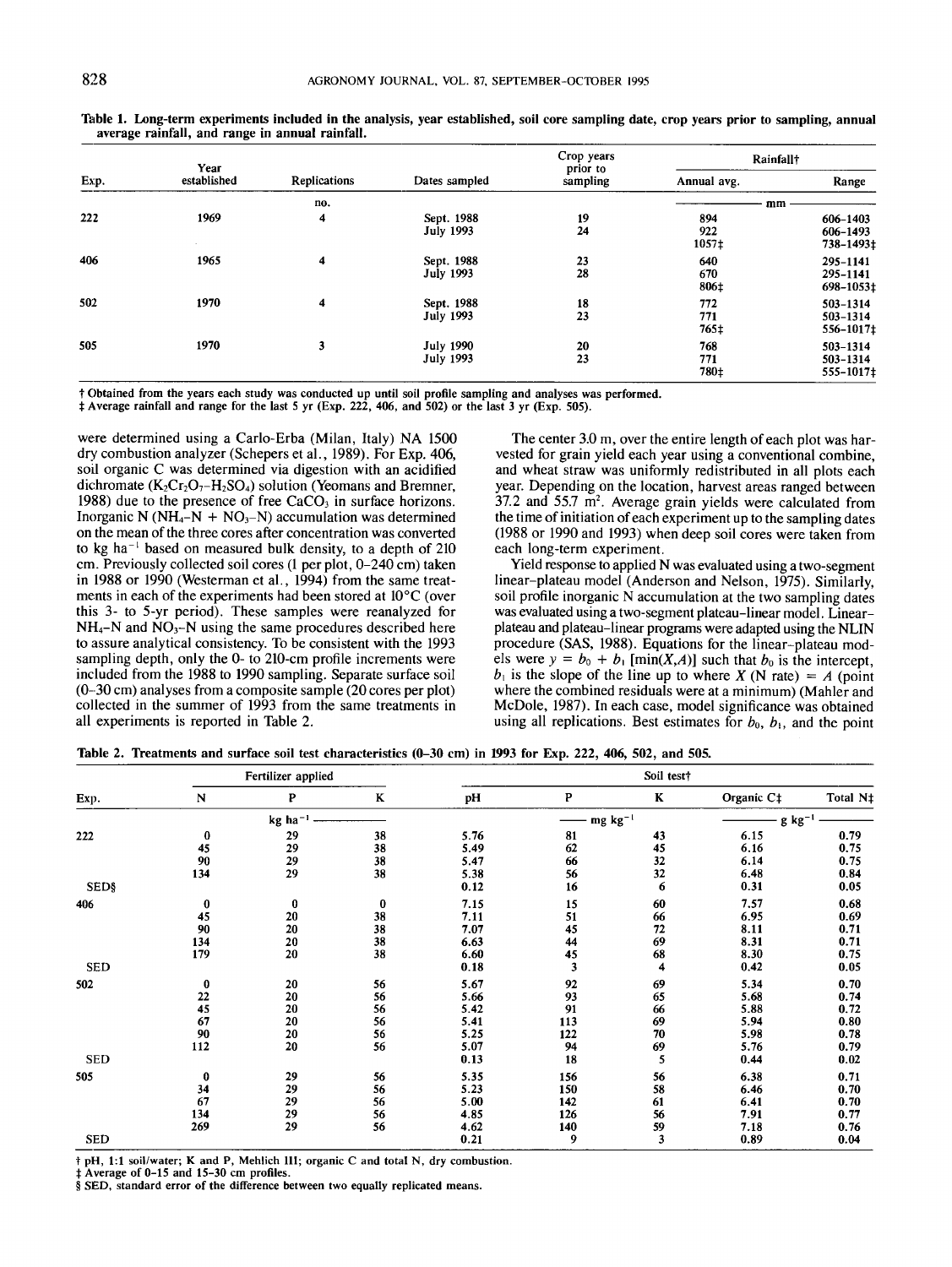| Exp. | Dependent<br>variable | 90% confidence interval |                                 |       |           | Soil-plant               |
|------|-----------------------|-------------------------|---------------------------------|-------|-----------|--------------------------|
|      |                       | Lower                   | Upper                           | Joint | $r^2$     | buffer                   |
|      |                       |                         | $kg \text{ N}$ ha <sup>-1</sup> |       |           | kg N ha <sup>-1</sup>    |
| 222  | Grain yield           | 40.8                    | 71.4                            | 56.1  | $0.82***$ | 45.9                     |
|      | Profile N             | 91.7                    | 112.4                           | 102.0 | $0.63***$ | $\overline{\phantom{a}}$ |
| 406  | Grain vield           | 39.2                    | 56.9                            | 48.1  | $0.91***$ | 25.7                     |
|      | Profile N             | 52.4                    | 95.2                            | 73.8  | $0.89***$ | -                        |
| 502  | Grain vield           | 45.2                    | 85.7                            | 65.5  | $0.88***$ | 36.3                     |
|      | Profile N             | 95.8                    | 107.8                           | 101.8 | $0.32*$   | -                        |
| 505  | Grain yield           | 35.4                    | 54.8                            | 45.1  | $0.94***$ | 69.1                     |
|      | Profile N             | 80.2                    | 148.2                           | 114.2 | $0.89***$ | $\overline{\phantom{0}}$ |

**Table 3. Confidence limits about joint estimates** (critical levels) for **linear-plateau models of grain yield on N rate and plateau-linear models** of **soil profile inorganic N accumulation on N rate, and the estimated soil-plant buffer for inorganic N when N rates exceed that required for maximum yield from long-term experiments sampled in the summer of** 1988 (Exp. 222, 406, and 502) **and the summer of** 1990 (Exp. 505).

\*,\*\*\* Model significant at the 0.05 and 0.001 probability levels, respectively.

of intersection (joint for linear and plateau portions, defined here as the critical N rate) were obtained from the model that minimized combined residuals. Combinations of possible values of  $b_0, b_1$ , and the point of intersection were evaluated (holding the other two constant), ultimately yielding the highest coefficient of determination (Mahler and McDole, 1987). Similarly, plateaulinear models minimized combined residuals by first establishing the plateau (no effect of N rate). Significant differences in the critical N rate for maximum grain yield that compared the two years included in this work were determined using a t-test that assumes unequal variances (Cochran and Cox, 1957) from independent linear-plateau models. Differences in critical N rates from plateau-linear models for soil profile inorganic N accumulation were determined using this same procedure. Soilplant buffering capacities were estimated by subtracting the jointing point from plateau-linear models of inorganic N accumulation on N rate from that determined from linear-plateau models of grain yield on N rate (Tables 3 and 4). Lower and upper 90% confidence intervals about the critical N rate (joint) were calculated for both linear-plateau and plateau-linear models, and results from the two time periods were compared (all years up to 1988 for Exp. 222, 406, and 502; all years to 1990 for Exp. 505 compared to all years to 1993; Tables 3 and 4).

The response of average annual grain N uptake (grain yield multiplied times total N in the grain) to applied N was evaluated at each location for all years up to 1993 using a quadratic regression model. Linear-plateau models of average grain N uptake on N applied were also evaluated but failed to explain equivalent variation found in quadratic models.

#### RESULTS

A wide range in annual precipitation (by location) and average precipitation (across locations) was present in these long-term continuous winter wheat experiments. Extended periods occurred where soils were both saturated and extremely dry at each location in different years. A trend for increased soil organic C  $(0-30 \text{ cm})$  at the higher N rates was found in all experiments (Table 2).

Linear-plateau models of grain yield on N rate were all highly significant ( $Pr < 0.001$ ) for both time periods (Tables 3 and 4 and Fig. 1 and 2). Nitrogen rates that maximized grain yields (joint from linear-plateau models) were not significantly different between the two time periods (weighted *t*-test,  $Pr = 0.98, 0.92, 0.79$  and 0.79 for Exp. 222, 406, 502, and 505, respectively). Predicted N rates that maximized grain yields differed by less than 3.5 kg N ha<sup> $-1$ </sup> when comparing the same experiments over time (Fig. 1 and 2 and Tables 3 and 4).

The sum of  $NH_4-N$  and  $NO_3-N$  was used to establish inorganic profile N accumulation, even though significant differences in profile N were largely due to  $NO<sub>3</sub>-N$  alone in all trials and both years sampled. Including both  $NH_4-N$  and  $NO_3-N$  was expected to reflect actual differences in soil profile inorganic N when comparing results across locations. Plateau-linear models of inorganic N accumulation on N rate were significant ( $Pr < 0.001$ ) in all experiments and both time periods, excluding Exp. 502 in 1988 (Fig. 1 and 2 and Tables 3 and 4). For each experiment and time period, annual N application rates that significantly increased soil profile inorganic N were all greater than the N rate needed for maximum grain yields. Predicted N rates that resulted in a significant increase in soil profile inorganic N were not significantly different for the two sampling periods, excluding Exp. 502 (weighted

**Table 4. Confidence limits about joint estimates (critical levels) for linear-plateau models of grain yield on** N rate **and plateau-linear models of soil profile inorganic N accumulation on N rate, and the estimated soil-plant buffer for inorganic N when N rates exceed that required for maximum yield from long-term wheat experiments sampled in the summer** of 1993.

| Exp. | Dependent<br>variable | 90% confidence interval |                |       |           | Soil-plant               |
|------|-----------------------|-------------------------|----------------|-------|-----------|--------------------------|
|      |                       | Lower                   | Upper          | Joint | $r^2$     | buffer                   |
|      |                       |                         | $kg N ha^{-1}$ |       |           | $kg N ha^{-1}$           |
| 222  | Grain vield           | 40.7                    | 71.1           | 55.9  | $0.88***$ | 48.2                     |
|      | Profile N             | 95.8                    | 112.5          | 104.1 | $0.76***$ | $\overline{\phantom{0}}$ |
| 406  | Grain vield           | 37.8                    | 57.0           | 47.4  | $0.90***$ | 27.7                     |
|      | Profile N             | 57.1                    | 93.1           | 75.1  | $0.92***$ | $\overline{\phantom{0}}$ |
| 502  | Grain yield           | 46.9                    | 77.2           | 62.1  | $0.87***$ | 23.3                     |
|      | Profile N             | 80.2                    | 90.5           | 85.4  | $0.89***$ | $\overline{\phantom{0}}$ |
| 505  | Grain yield           | 34.7                    | 51.9           | 43.3  | $0.91***$ | 55.2                     |
|      | Profile N             | 75.9                    | 121.0          | 98.5  | $0.96***$ | -                        |

\*\*\* **Model significant** at the **0.001 probability** level.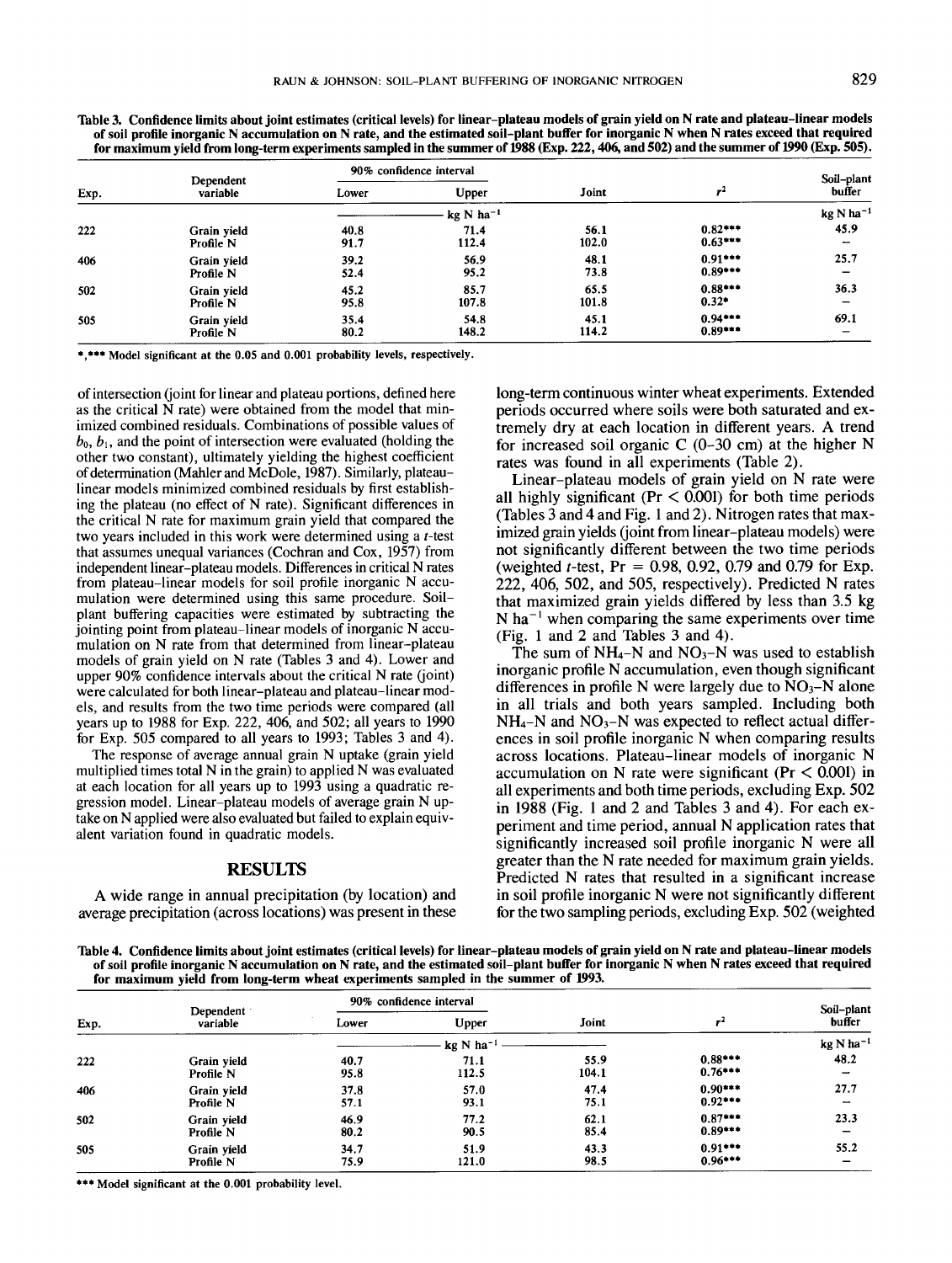

Fig. 1. Linear-plateau models of grain yield (open circles) on annual N applied and plateau-linear models of inorganic N accumulation (shaded triangles) on annual N applied and the estimated soil-plant buffer for inorganic N (shaded area) from Exp. 222, 406, 502 (1988), and 505 (1990).

*t*-test,  $Pr = 0.78$ , 0.93, 0.002 and 0.50 for Exp. 222, 406, 502, and 505, respectively; Fig. 1 and 2 and Tables 3 and 4). The poor correlation of soil profile inorganic N accumulation on N rate in Exp. 502 in 1988 was limited by the range of N rates, which failed to produce a highly significant cause-effect relationship (Fig. 1 and Table 3). Following five additional years of fertilizing and cropping (1993), small but significant increases in soil profile inorganic N at the high N rate were observed (Fig. 2 and Table 4).

Soil profile inorganic N accumulation increased at only one observed N rate above the joint estimate in three of eight plateau-linear models (Exp. 222, Fig. 1 and 2; Exp. 502, Fig. 1). In these cases, the joint (critical N rate) would be  $\ge 90$  and <135 kg N ha<sup>-1</sup> (Exp. 222) and  $\ge 90$  and  $\leq$ 112 kg N ha<sup>-1</sup> (Exp. 502), since the joint could fall anywhere within these ranges without affecting residuals. However, the confidence limits about the joint estimate envelop this problem (significant increase in soil profile inorganic N accumulation observed only at the highest N rate) in terms of where to expect soil profile inorganic N accumulation to become significant.

Regression analysis of soil profile inorganic N accu-

mulation on N rate, at N rates less than the jointing point is reported in Table 5. This analysis was performed to verify the presence of a plateau (no cause-effect relationship) prior to the estimated joint. For all experiments and sampling periods the slope was not significantly different from zero, excluding Exp. 406 in 1988, where a slightly negative slope was found (Table 5).

## **DISCUSSION**

## Differences between 1988 to 1990 and 1993 **Sampling**

Critical N rates for maximum grain yield did not differ between the first  $(1988 \text{ or } 1990)$  or second  $(1993)$  time periods for any of the long-term field experiments (Tables 3 and 4). Furthermore, critical N rates for inorganic soil profile N accumulation were also not different for the same contrasting time periods. An exception was Exp. 502, where a significant increase in soil profile inorganic N could not be established in 1988, which restricted this comparison.

Soil profile inorganic N ( $kg$  ha<sup>-1</sup>) was similar when comparing the same locations for the two independent sam-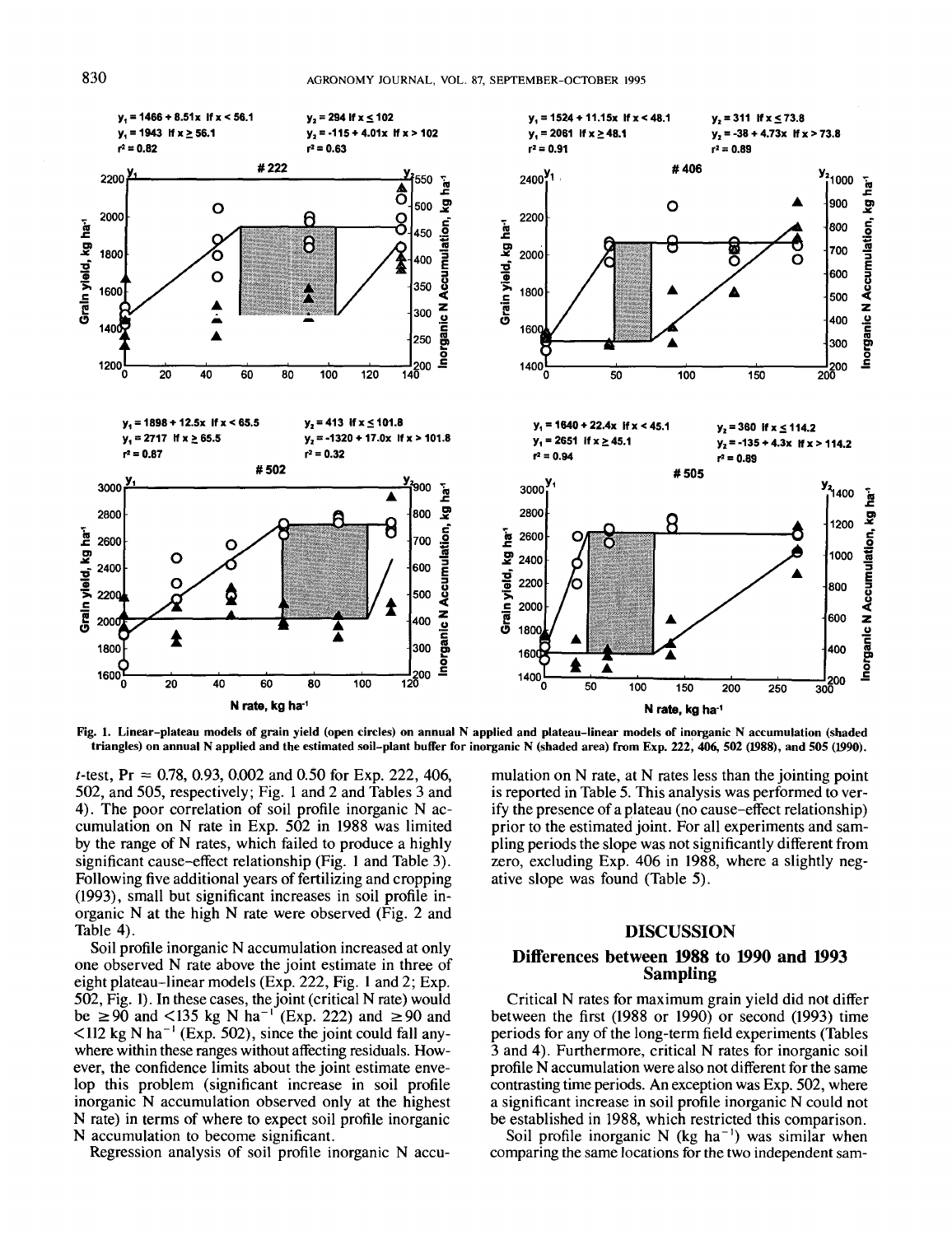

Fig. 2. Linear-plateau models of grain yield (open circles) on annual N applied and plateau-linear models of inorganic N accumulation (shaded triangles) on annual N applied and the estimated soil-plant buffer for inorganic N (shaded area) from Exp. 222, 406, 502, and 505 (1993).

pling dates (Fig. 1 and 2). Given the large amount of inorganic N found  $(>500 \text{ kg ha}^{-1}$  in high-N treatments in all experiments and years), and considering that rainfall was above average during the time period separating sampling dates, it was interesting to find no significant differences in soil profile inorganic N over this time period (analysis of variance over time not reported). These results indicate that, if leaching of N occurred, it was no different in the check (0-N) or fertilized plots (up to rates where accumulation was significant), since the N rate where accumulation became significant was the same for both time periods (sampling dates).

Once maximum grain yields have been achieved at a given N rate, one might expect that excess fertilizer N would immediately result in increased inorganic soil profile N accumulation. However, this was not observed at any of the four locations or years sampled. The estimated N rate (joint) where soil profile inorganic N accumulation increased was considerably higher than the optimum N rate for maximum grain yields at all locations and for both time periods. In addition, the upper confidence limit for the estimated N rate required to achieve maximum grain yields was less than the lower confidence limit for the estimated N rate needed to increase soil profile inorganic N accumulation for both time periods, excluding Exp. 406 in 1988 (Tables 3 and 4). The N rates required to significantly increase soil profile inorganic N exceeded the N requirement for maximum yields by  $> 23.3$  kg N ha<sup>-1</sup> (all experiments and both time periods, Tables 3 and 4). Given the significance of each model, these results show

|              |  | Table 5. Test for the significance of slope components (different from |  |  |
|--------------|--|------------------------------------------------------------------------|--|--|
|              |  | zero) for the regression of soil profile inorganic N accumulation      |  |  |
|              |  | on N rate, when N rates were less than the joint determined from       |  |  |
|              |  | plateau-linear models, for both sampling periods and all               |  |  |
| experiments. |  |                                                                        |  |  |

| Exp. | Year | Slope $(b_1)$ | Pr >  t |
|------|------|---------------|---------|
| 222  | 1988 | 0.37          | 0.27    |
|      | 1993 | 0.08          | 0.84    |
| 406  | 1988 | $-0.73$       | $0.03*$ |
|      | 1993 | $-0.36$       | 0.38    |
| 502  | 1988 | 0.63          | 0.35    |
|      | 1993 | 0.06          | 0.85    |
| 505  | 1988 | $-1.96$       | 0.10    |
|      | 1993 | $-0.17$       | 0.87    |

\* Significant at the 0.05 probability level.

 $+ Pr$  > |t|, probability of a greater absolute value of t.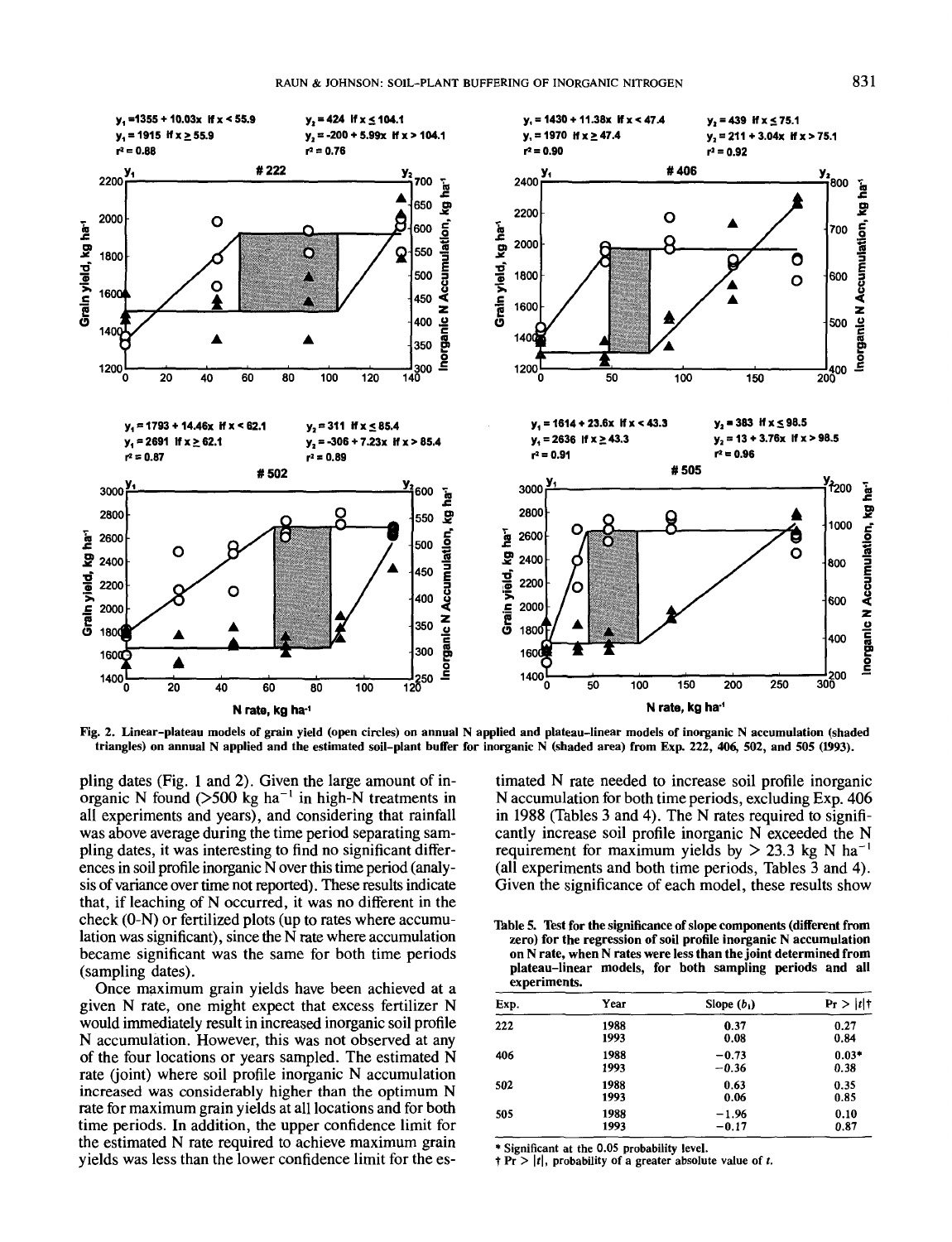a resistance to change in inorganic soil profile N accumulation (buffering) when fertilizer N is applied at rates greater than that needed for maximum yield.

## **Nitrogen Buffering Mechanisms**

Mechanisms that would limit soil profile N accumulation when N rates exceeded that required for maximum yield were considered to explain the presence of soilplant buffering of inorganic N. In several other wheat experiments, increased N rates resulted in increased grain protein without a subsequent increase in grain yield (Wuest and Cassman, 1992; Rasmussen and Rohde, 1991; Fowler and Brydon, 1989). Similar results were found in these experiments (Fig. 3). Average grain N uptake beyond the N rate required for maximum yield but less than the N rate required to increase soil profile inorganic N, was 9.4, 5.3, 3.2, and 14.9 kg N ha<sup>-1</sup> yr<sup>-1</sup> (Exp. 222, 406, 502, and 505, respectively). Based on the 1993 joint estimates for maximum yield and increased soil profile inorganic N accumulation, this increased grain N uptake represented 19, 19, 14, and 27% of the soil-plant buffer at the same respective locations (Table 4 and Fig. 3). Furthermore, increased grain N uptake was observed at all locations when N rates exceeded that required to increase soil profile inorganic N accumulation (Fig. 3). Although this was found to level off soon after N rates exceeded that required to increase soil profile inorganic N accumulation, it enhances the importance of increased grain N uptake as a buffering mechanism against accumulation.

Increased plant loss of  $NH<sub>3</sub>$  (and other volatile N forms) at high N rates has been observed in wheat (Parton et al., 1988; Harper et al., 1987), and similar results have also been found in corn (Francis et al., 1993). Harper et al. (1987), in an experiment that also reported  $NO<sub>3</sub>-N$  leaching, estimated that 21% of the applied N fertilizer lost from the wheat plant and soil was lost as volatilized  $NH<sub>3</sub>$ . Olson et al. (1979) noted that denitrification losses assisted in explaining unaccounted-for N, which may have been greater at the higher N rates evaluated. Burford and Bremner (1975) found that denitrification losses increased under anaerobic conditions with increasing soil organic C from surface (0-15 cm) soils with a wide range in pH, texture, and organic C. Their work supports the action of denitrification as a buffering mechanism (during wet periods of the year) that could decrease the amount of  $NO<sub>3</sub>-N$  leaching when N rates exceed that required for maximum yields. The necessary substrate for denitrification, soil organic C, tended to be higher with increasing applied N in all four long-term experiments reported here (Table 2). Although soils were saturated only for limited periods of time in our dryland trials, work by Burford and Bremner (1975) aids in explaining added N loss (at high N rates) other than via  $NO<sub>3</sub>-N$  leaching. Similar work by Havlin et al. (1990) found that high rates of applied N can result in increased soil organic C and N. This is attributed to increased biomass production at the higher N rates over a long period of time. Increased wheat straw N uptake and straw dry matter yields at high N rates (Ras-



Fig. 3. **Quadratic regression models of grain** N uptake on annual N **applied, superimposed** critical levels **for maximum grain yield and soil profile inorganic N accumulation (difference between the two vertical lines represents the estimated soil-plant buffer in Fig. 2) and percent of the soil-plant buffer explained by increased** N uptake, Exp. 222, 406, 502, **and 505** (all years **up to** 1993).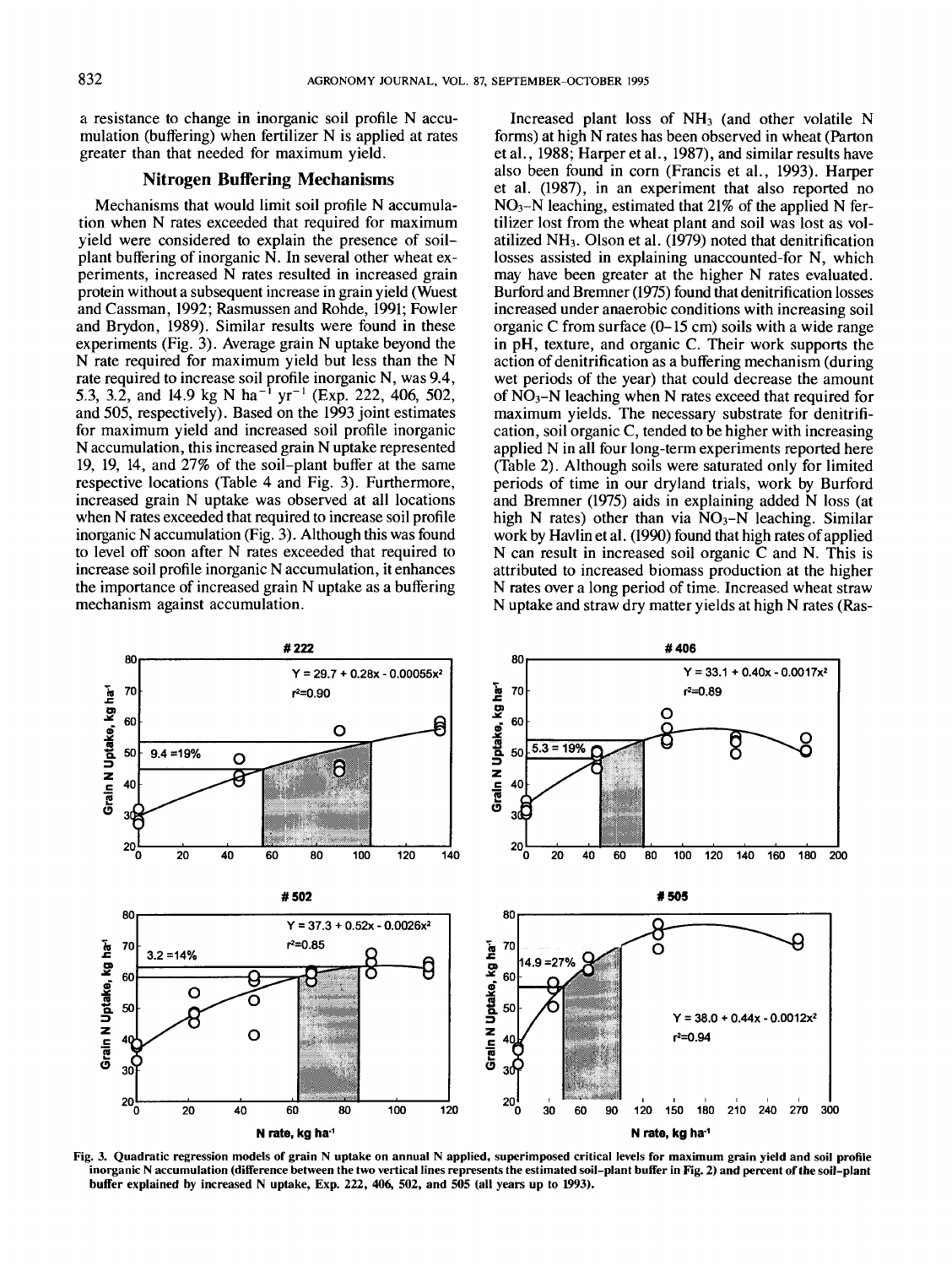mussen and Rohde, 1988) can account for increased soil organic C and total N when N fertilization rates exceed requirements for maximum grain yield.

#### **Soil-Plant Buffering of Inorganic Nitrogen**

Although not specifically investigated in this work, each of the previously mentioned mechanisms aids in understanding why immediate increases in soil profile inorganic N were not observed when N rates exceeded that required for maximum yields. Furthermore, each of these mechanisms aids in understanding why plateau-linear models would be appropriate to evaluate soil profile inorganic N accumulation as a function of N applied. Two distinct relationships between soil profile inorganic N and N rate are implied: no cause and effect up to a critical N rate (plateau, slope  $= 0$ ), and a significant cause and effect (linear, slope significantly different from zero) beyond the critical N rate. Excess N fertilizer can continue to be assimilated by the plant, resulting in increased grain protein, straw N removal, and plant N loss, each of which could act as a compensating factor or buffering mechanism. Harper et al. (1987) found no evidence to suggest large amounts of N translocated from vegetative plant parts to the roots and subsequent N loss by the roots to the soil. Even if this were a significant pathway for plant N loss, soil profile inorganic N accumulation from these long-term trials would reflect these possible differences.

This work supports the hypothesis that applied inorganic N and/or inorganic N coming from organic pools are subject to various fates that can diminish the likelihood of NO3-N leaching. Westerman et al. (1994) reported soil profile  $NO<sub>3</sub>-N$  accumulation within specific profile increments (e.g., Exp. 505, 180-210 cm) at levels exceeding the annual amount of N applied when extremely high rates were used. For this to occur, leaching below the depth sampled could not have been a major pathway for N loss. Excluding freely drained deep sandy soils, inorganic N accumulation reported here was expected to reveal if and where excessive N rates contributed to the potential for  $NO<sub>3</sub>-N$  leaching in dryland wheat production systems.

An illustration of the buffer concept is shown in Fig. 1 and 2 whereby an inorganic N buffer zone is calculated based on the differences between the N rate where significant soil profile inorganic N accumulation took place and the N rate where maximum yields were achieved. Use of the maximum difference method proposed by Westerman et al. (1994) did not identify this inorganic N buffer zone, since two quadratic equations (grain yield on N rate and soil profile  $NO<sub>3</sub>-N$  accumulation on N rate) were used that resulted in one specific N rate when simultaneously solving for *X.* While their approach optimizes the difference between yield and inorganic soil N accumulation, it is limited to identifying a single rate for both dependent variables. Alternatively, the combined use of linear-plateau and plateau-linear models are useful in identifying factor or factors controlling response following an observed maximum with one variable  $(Y_1)$ , but prior to an increase in another variable  $(Y_2)$  when both are regressed on *X.*

Grain yield maximums were obtained at markedly different N rates at all locations, which was expected to be a function of the native N supplying power of each soil,

percent organic matter, rainfall, and a combination of other biological factors. Although limited by the number of sites reported, the soil-plant buffer tended to be positively correlated with surface soil  $(0-30 \text{ cm})$  organic C. It is possible that the soil-plant buffer could be greater in soils with high soil organic matter, however, this is expected to be dependent on the cropping system, climatic conditions influencing plant and soil gaseous N loss, variety, and the possible combination of several other factors. It is important to note that these relationships could not have been studied in short-term experiments where changes in soil organic C levels would not have been expressed in three to five year studies, and when N rates were only slightly above the requirement for maximum yield.

Differences in the size of the soil-plant buffer at the locations studied here could not be attributed to differences in plant type since the same varieties were used. However, in all instances the N rate required for inorganic N accumulation to become significant was greater than that required for maximum yield and that the confidence intervals about each estimate (maximum yield and inorganic N accumulation) did not overlap (an exception was Exp. 406, 1988). While the soil-plant buffer zone has been emphasized, we recognize that buffering exists over the entire range of fertilizer N rates used in these studies. Longterm N rate experiments with other continuous cropping systems should reveal similar results when the same common, fundamental chemical and biological processes are, active. Where inorganic soil profile N accumulation directly reflects the potential for  $NO<sub>3</sub>-N$  leaching, this evaluation method should be useful in establishing safe N rates in dryland crop production systems. Future work will focus on identifying the specific variables that characterize differences in soil-plant buffering.

#### **ACKNOWLEDGMENTS**

The authors thank Dr. R.L. Westerman for initiating many of the ideas behind this work, Dr. Antonio Mallarino (Iowa State University) for his assistance with SAS programming, and S.L. Taylor, R.K. Boman, M.E. Jojola, J. Chen, and S.E. Taylor for their assistance in compiling field and laboratory data.

#### **REFERENCES**

- Allison, F.E., and L.D. Sterling. 1949. Nitrate formation from soil organic matter in relation to total nitrogen and cropping practices. Soil Sci. 67:239-252.
- Anderson, R.L., and L.A. Nelson. 1975. A family of models involving intersecting straight lines and concomitant experimental designs useful in evaluating response to fertilizer nutrients. Biometrics 31:303-318.
- Barreto, H.J., and R.L. Westerman. 1987. YIELDFIT: A computer program for determining economic fertilization rates. J. Agron. Educ.  $16:11 - 14$
- Bremner, J.M. 1965. Inorganic forms of nitrogen. p. 1179-1237. In C.A. Black et al. (ed.) Methods of soil analysis. Part 2. Agron. Monogr. 9. Ist ed. ASA, Madison, WI.
- Burford, J.R., and J.M. Bremner. 1975. Relationships between the denitrification capacities of soils and total, water-soluble and readily decomposable soil organic matter. Soil Biol. Biochem. 7:389-394.
- Cerrato, M.E., and A.M. Blackmer. 1990. Comparison of models for describing corn yield response to nitrogen fertilizer. Agron. J.  $82.138 - 143$
- Christensen, N.W., and V.W. Meints. 1982. Evaluating N fertilizer sources and timing for winter wheat. Agron. J. 74:840-844.
- Cochran, W.G., and G.M. Cox. 1957. Experimental designs. 2nd ed. John Wiley & Sons, New York.
- Dahnke, W.C., and G.V. Johnson. 1990. Testing soils for available nitro-